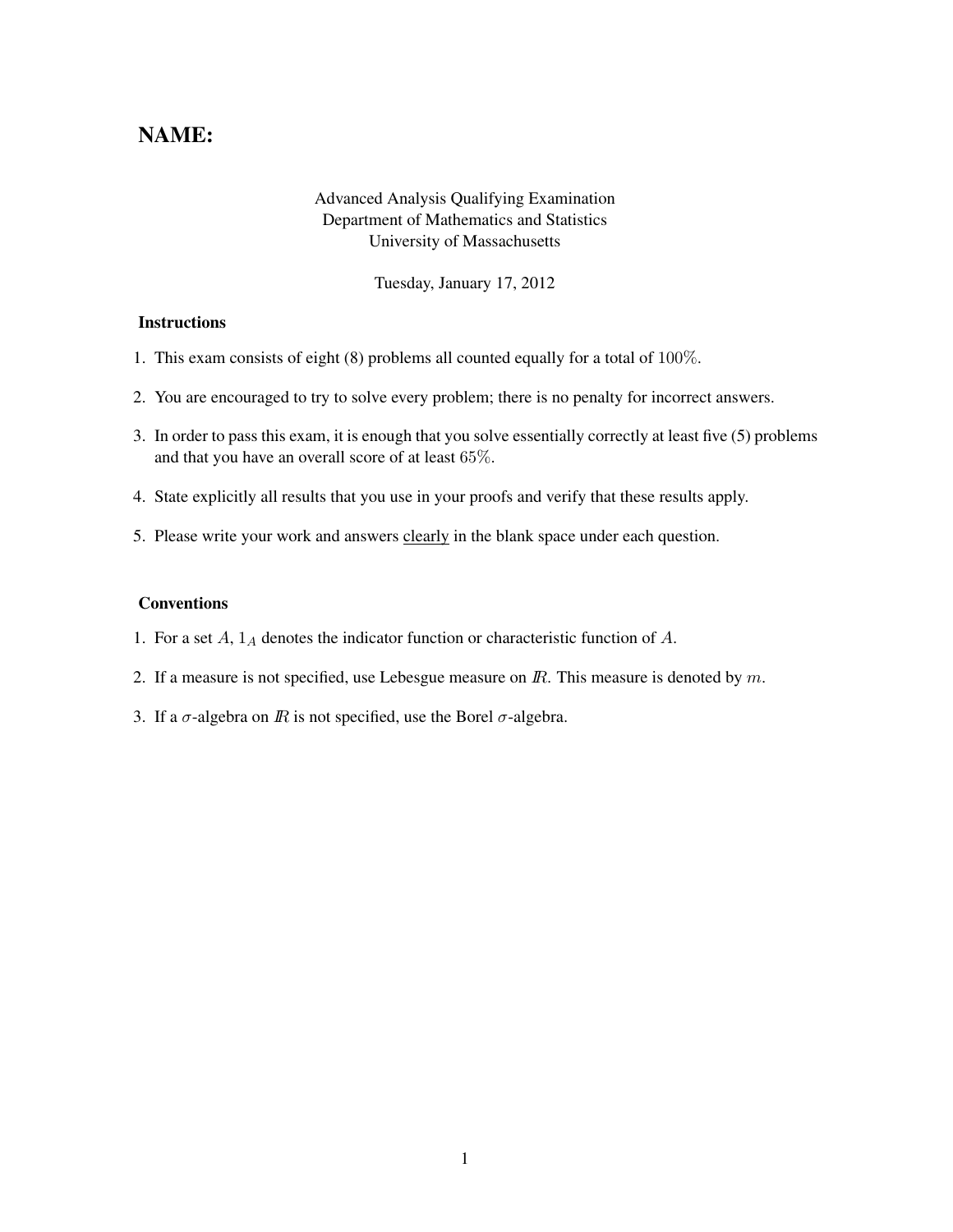1. Let  $(X, \mathcal{M}, \mu)$  be a measure space. Let  $\overline{\mathcal{M}}$  be the collection of sets of the form  $E \cup Z$  where  $E \in \mathcal{M}$  and  $Z \subset F$  for some  $\overline{F} \in \mathcal{M}$  with  $\mu(F) = 0$ . Define  $\overline{\mu}$  on  $\overline{\mathcal{M}}$  by

$$
\overline{\mu}(E \cup Z) = \mu(E)
$$

- (a) Show that  $\overline{\mathcal{M}}$  is the smallest  $\sigma$ -algebra which contains  $\mathcal M$  and all subsets of elements of  $\mathcal M$ of measure 0.
- (b) Show that  $\overline{\mu}$  is measure on  $\overline{\mathcal{M}}$  and this measure is complete, i.e., every subset of a set of  $\overline{\mu}$ measure 0 is measurable.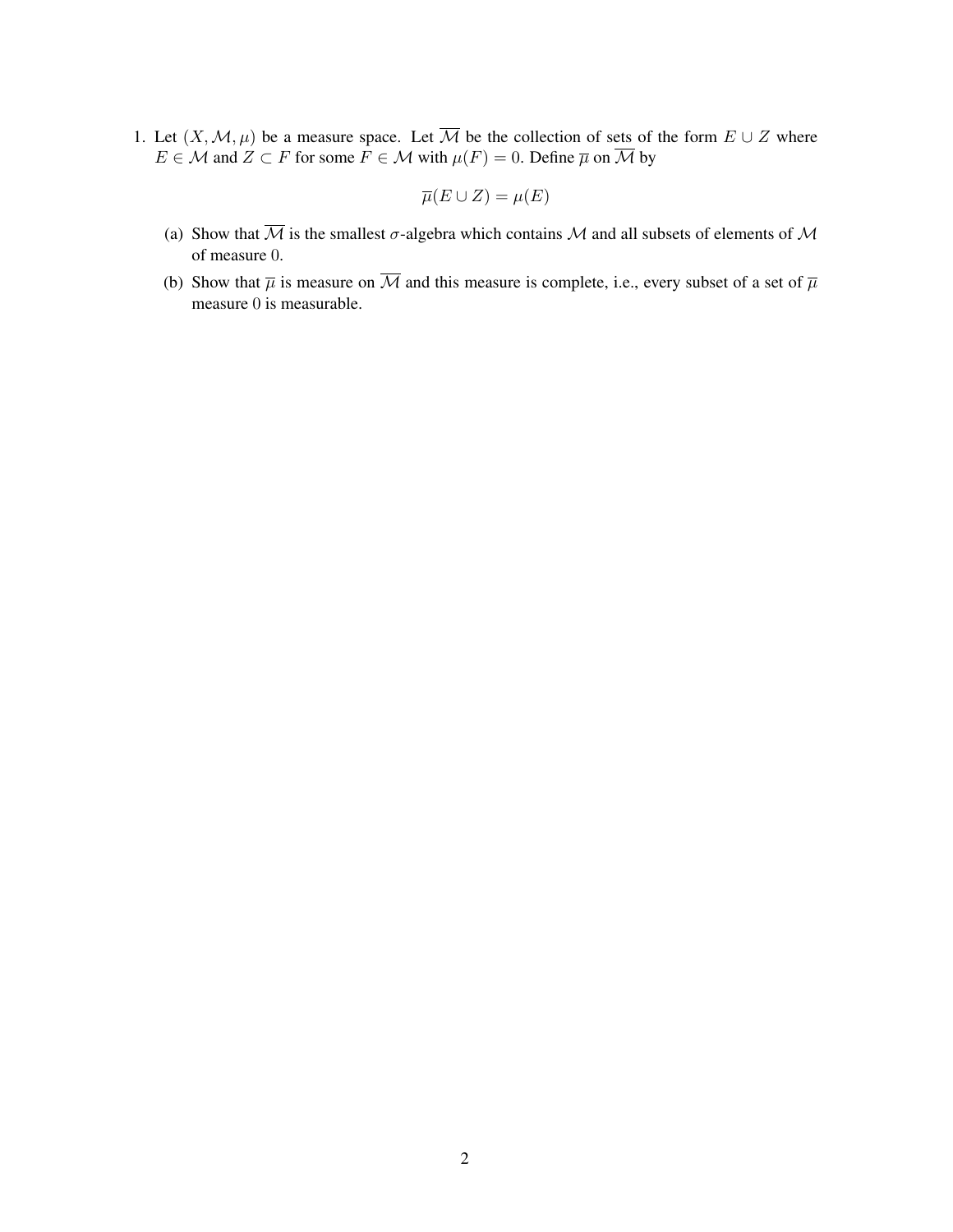2. Let  $f : \mathbb{R} \to \mathbb{R}$  be a measurable function such that, for all  $a \in \mathbb{R}$ , we have

$$
\int_{[0,a]} f dm = 0 \, .
$$

Show that  $f(x) = 0$  for m almost every x.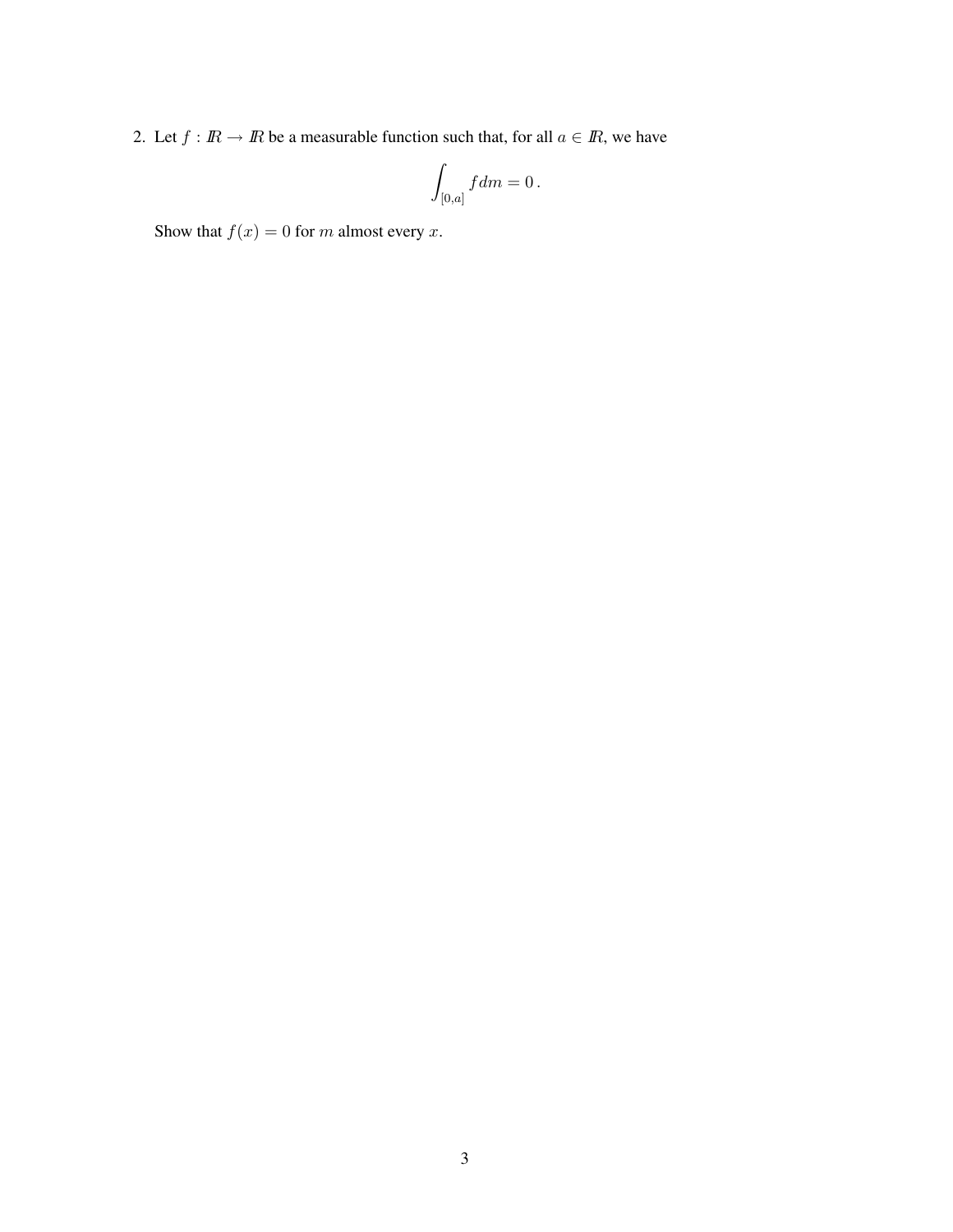3. (a) Let  $X_1, X_2$  be two spaces equipped with  $\sigma$ -algebras  $M_1, M_2$  respectively. Suppose that the function  $f: X_1 \to \mathbb{R}$  is  $\mathcal{M}_1$ -measurable. Show the function  $F: X_1 \times X_2 \to \mathbb{R}$  given by

$$
F(x_1,x_2)=f(x_1),
$$

is  $M_1 \times M_2$  measurable where  $M_1 \times M_2$  denotes the product  $\sigma$ - algebra.

(b) Let  $(X, \mathcal{M}, \mu)$  be a measure space and let  $f : X \to \mathbb{R}$  be a nonnegative integrable function. Show that

$$
\int f d\mu = \mu \times m \left( \{ (x, t) \in X \times \mathbb{R}, 0 \le t \le f(x) \} \right). \tag{1}
$$

Hint: To show that the set on the r.h.s. of (1) is measurable, use part (a).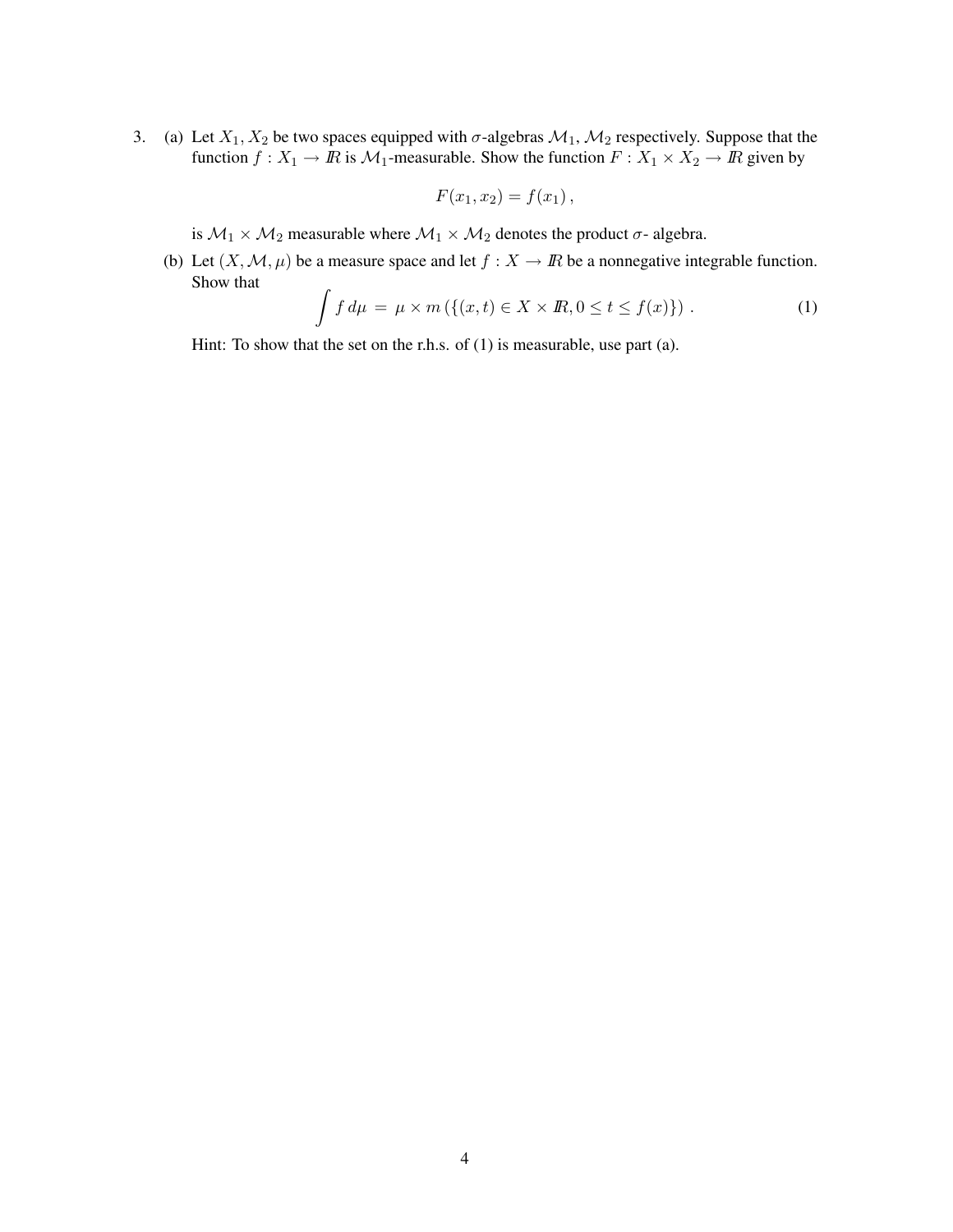4. Let  $f : \mathbb{R} \to \mathbb{R}$  be a Lebesgue integrable function and let  $g : \mathbb{R} \to \mathbb{R}$  be a bounded measurable function. Show that

$$
\lim_{t \to 0} \int f(x) (g(x) - g(x + t)) \, dm = 0.
$$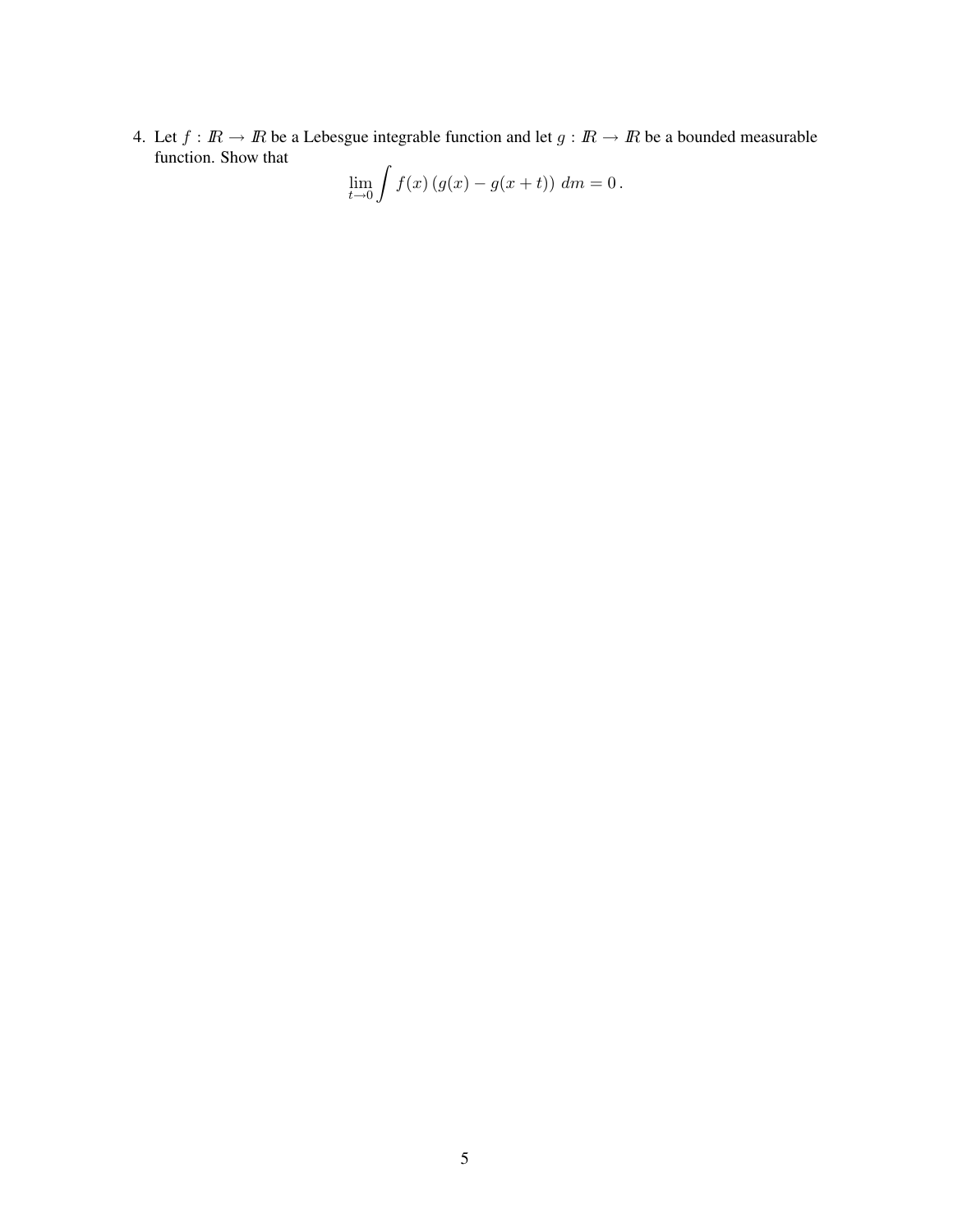5. Let H be a real Hilbert space with inner product  $(x, y)$  and let  $B : H \times H \rightarrow \mathbb{R}$  be a bilinear functional, i.e.,  $B(x, y)$  is linear in the variables x and y separately. Assume that there exist constants  $K > 0$  and  $d > 0$  such that B satisfies the following inequalities:

$$
|B(x,y)| \leq K||x|| ||y||, \text{ for all } x, y \in \mathcal{H}
$$
 (2)

$$
B(x, x) \geq d||x||^2, \text{ for all } x \in \mathcal{H}
$$
 (3)

- (a) Show that for each  $z \in \mathcal{H}$  there is a uniquely determined  $y \in \mathcal{H}$  such that  $(y, x) = B(z, x)$ for all  $x \in \mathcal{H}$ .
- (b) Prove that if the correspondence in part (a) is denoted by  $y = Az$ , then A is a bounded linear operator on H that is 1-1 and which has closed range, i.e., the subspace  $\mathcal{R} = A(\mathcal{H})$  is a closed subspace of H.
- (c) Prove that  $\mathcal{R} = \mathcal{H}$ , and that for any bounded linear functional F on H there exists a unique  $z \in \mathcal{H}$  such that  $F(x) = B(z, x)$  for all  $x \in \mathcal{H}$ .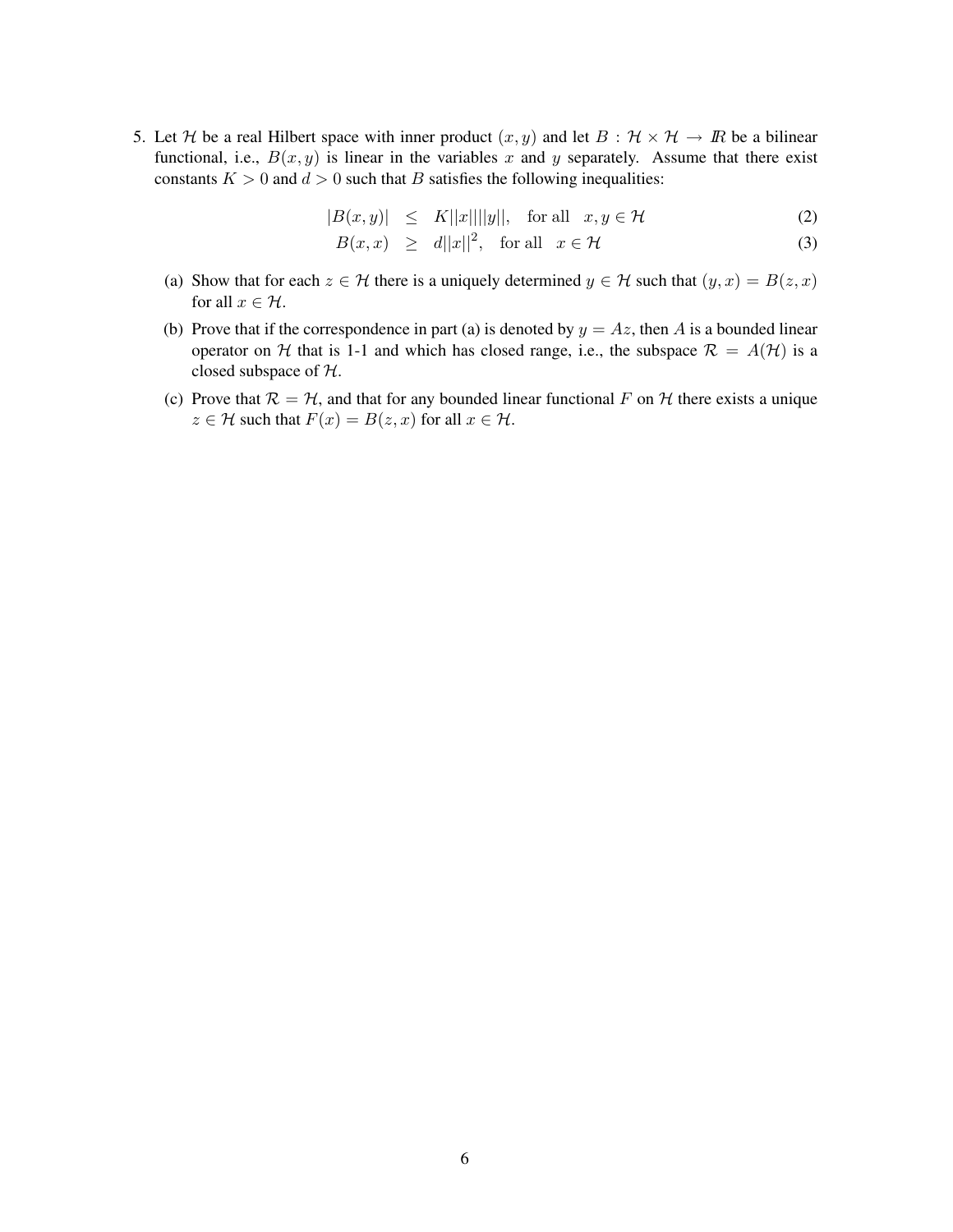- 6. (a) For any given p on  $1 \leq p < \infty$ , find an example of an *unbounded* continuous function in  $L^p(\mathbb{R})$ .
	- (b) Show that if  $1 \leq p < \infty$  and  $f \in L^p(\mathbb{R})$  is a function that is uniformly continuous on  $\mathbb{R}$ , then  $\lim_{x \to \pm \infty} \overline{f(x)} = 0$ .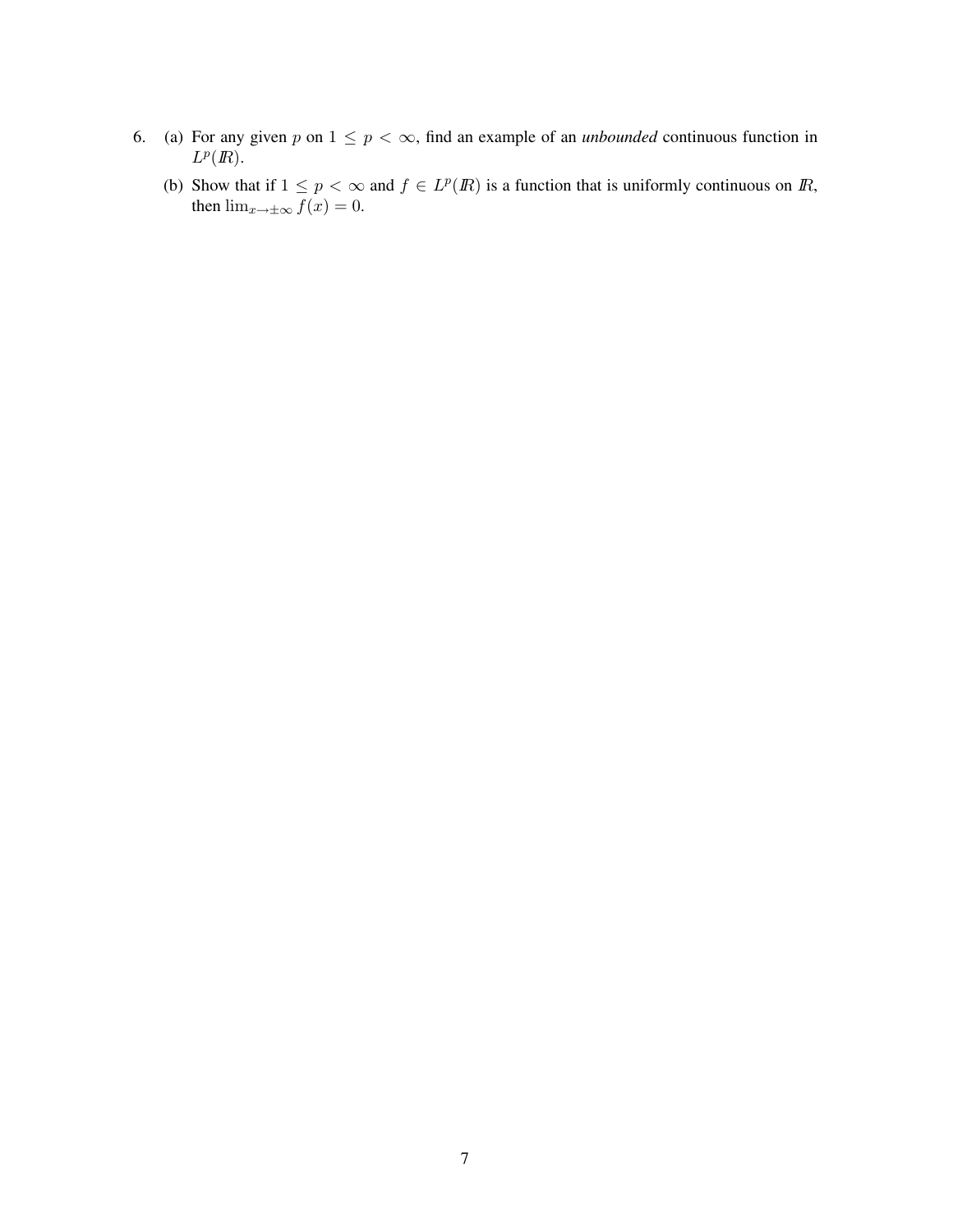7. Let X be a Banach space and let  $T : \mathcal{X} \to \mathcal{X}$  be a bounded linear operator with  $||T|| < 1$ , where

$$
||T|| = \sup_{x \neq 0} \frac{||Tx||}{||x||}.
$$

Prove that the operator  $I - T$  has a bounded inverse, and that

$$
||(I - T)^{-1}|| \le \frac{1}{1 - ||T||}
$$